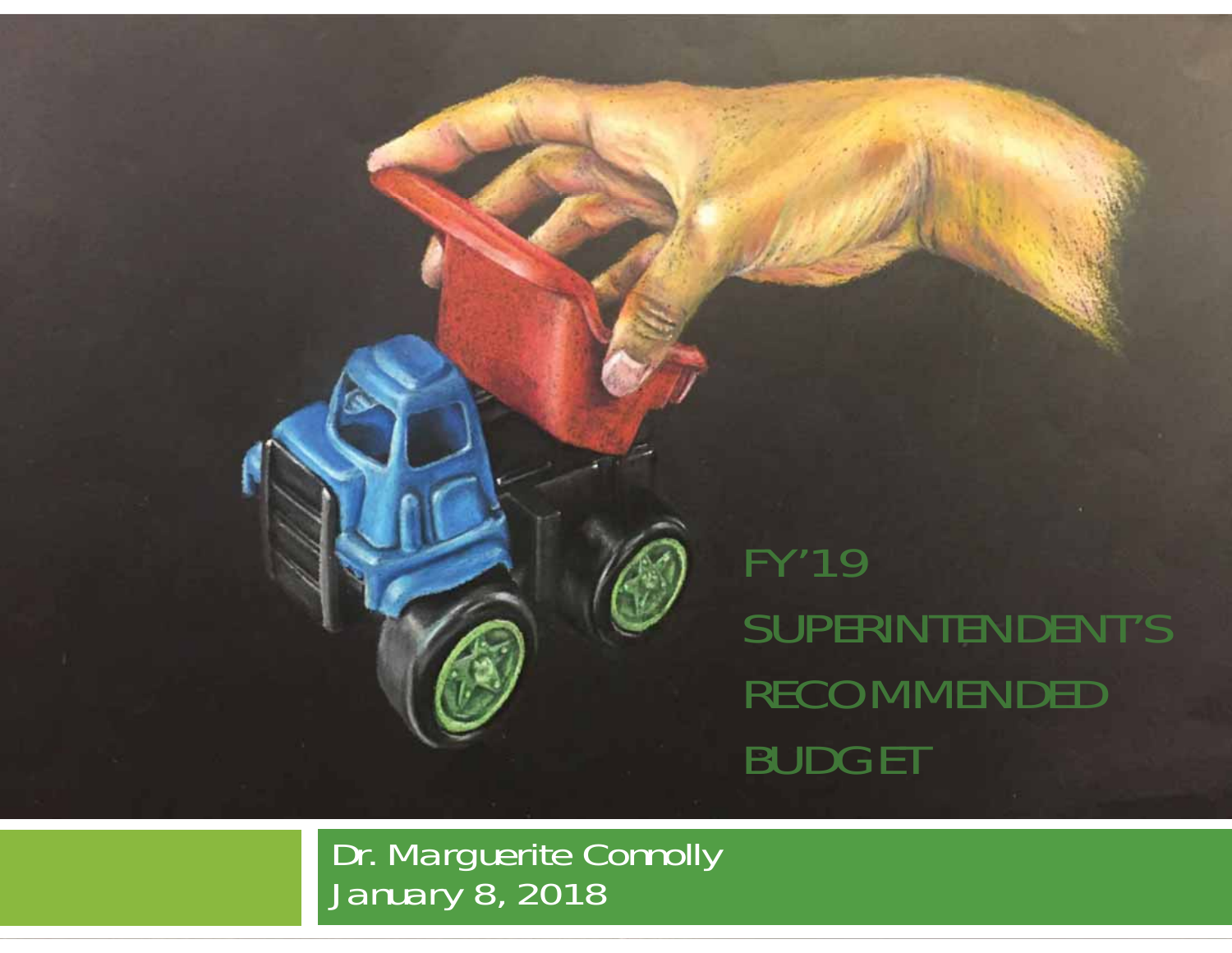## Budget Guidelines



 Preserve excellence in curriculum and instruction;

#### ¾ Maintain a safe and secure environment and infrastructure; and

¾ Maintain the rate of budget growth at a reasonable level.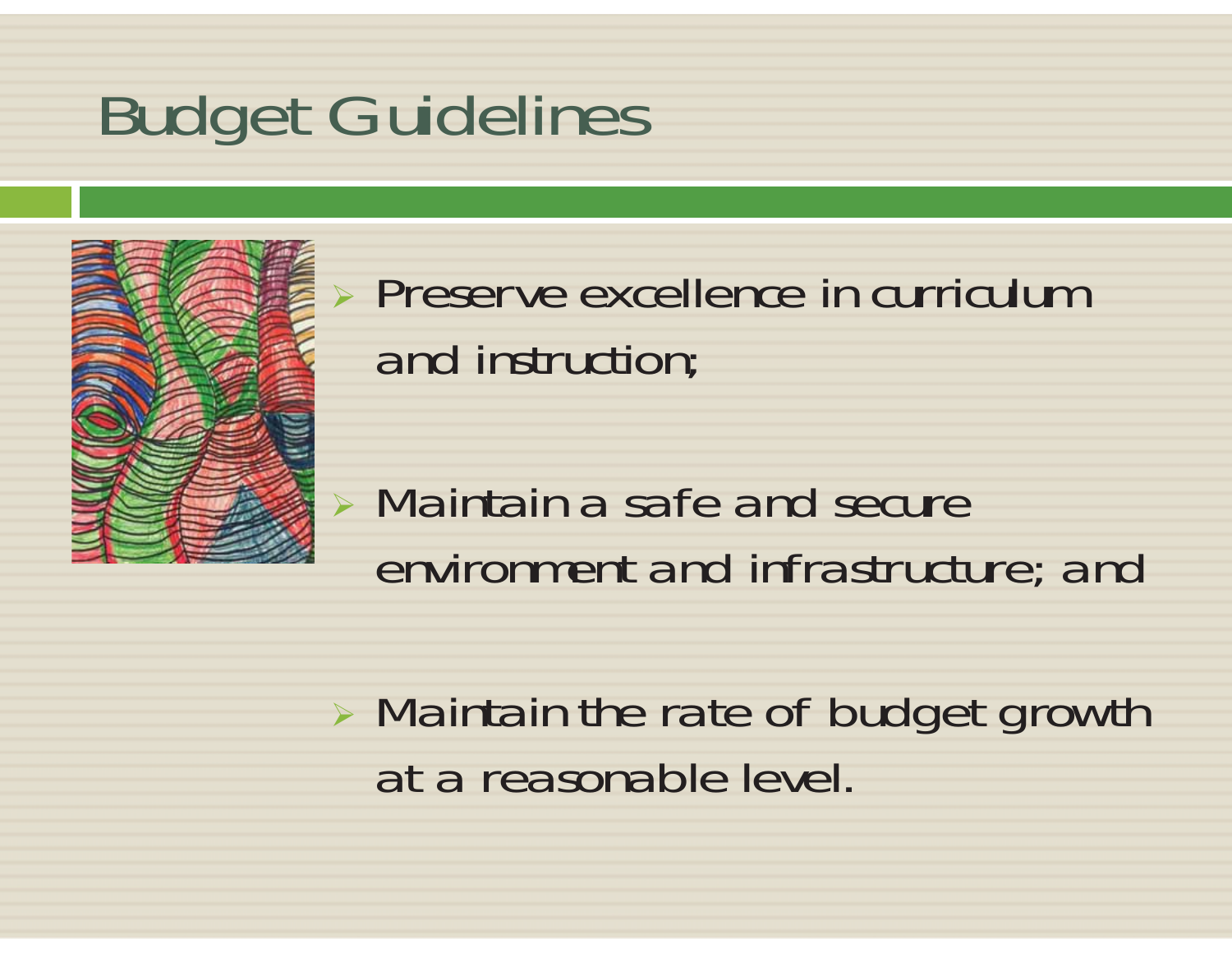#### FY'19 General Fund Budget Overview

| Year                         | <b>Budget</b> |
|------------------------------|---------------|
| <b>FY'18 Adjusted Budget</b> | \$39,079,531  |
| FY'19 Recommended Budget     | \$40,281,281  |
| <b>Difference</b>            | \$1,201,750   |
|                              | 3.08%         |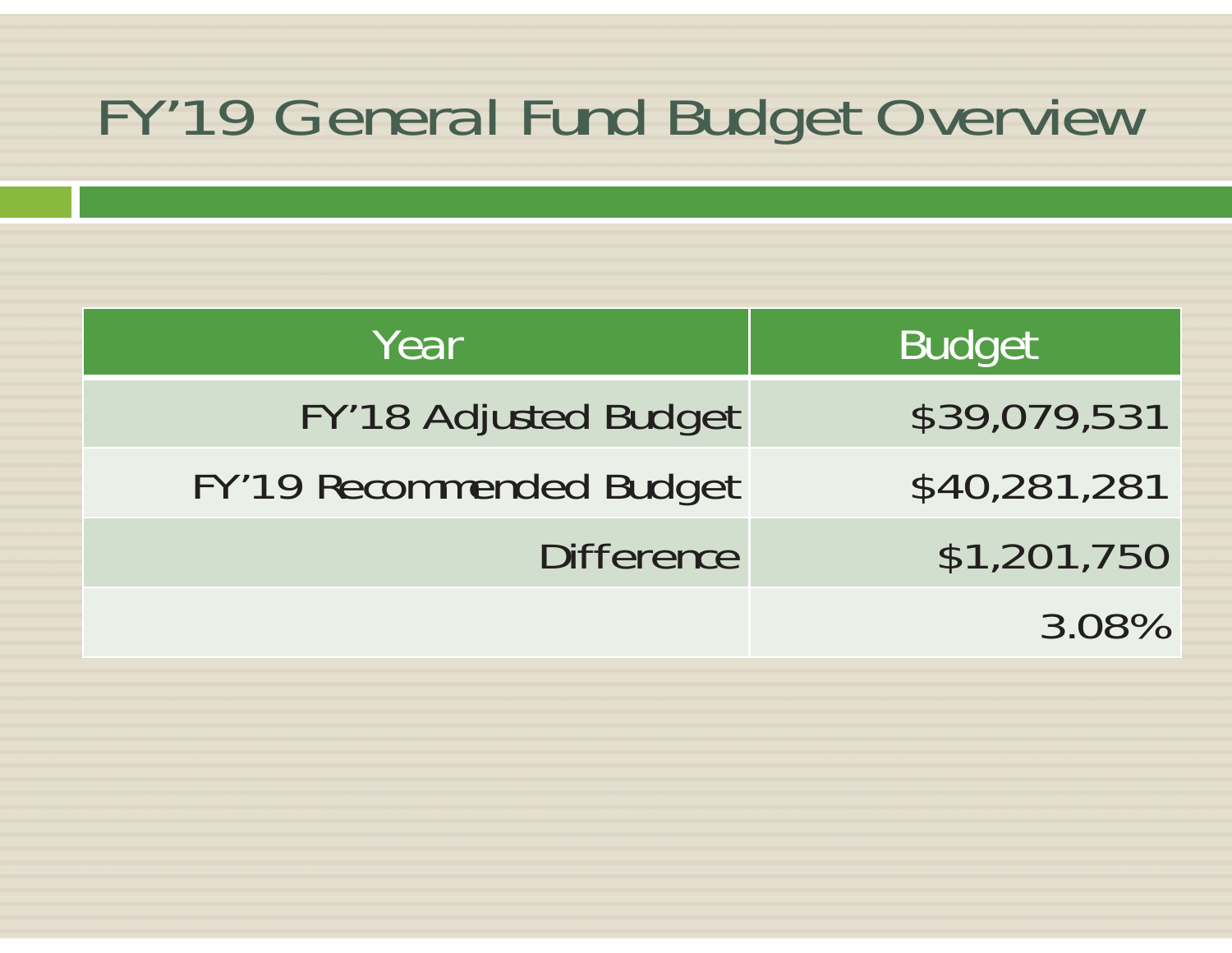#### FY'19 General Fund Budget Overview

- □ 3.08% increase over FY'18 reflects:
	- Known and anticipated contractual obligations;
	- Anticipated enrollment changes;
	- Adherence to class size policy (Kindergarten through Grade 5);
	- Funding of special education out of district costs;
	- **D** Minimal program improvements; and
	- **n** No budgeted contingencies.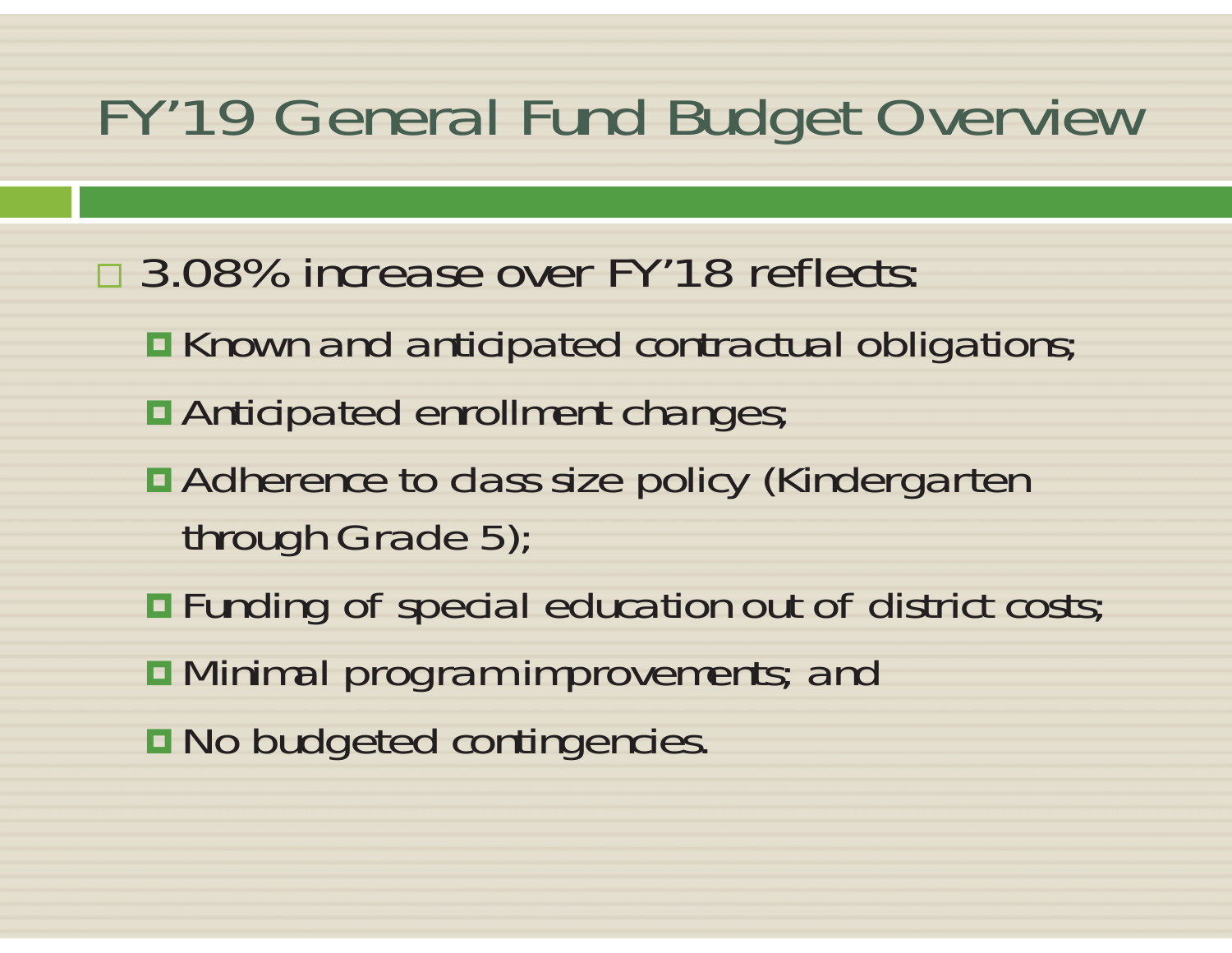# FY'19 General Fund By Category

| <b>Category</b>                           | <b>FY'18</b><br><b>Adjusted</b><br><b>Budget</b> | FY'19 Supt.<br><b>Rec. Budget</b> | <b>FY'19</b><br><b>Variance</b> | $\%$<br>Change |
|-------------------------------------------|--------------------------------------------------|-----------------------------------|---------------------------------|----------------|
| Salary and Other Compensation             | \$34,033,213                                     | \$34,983,835                      | \$950,622                       | 2.79%          |
| <b>Instructional and Supply Materials</b> | \$1,250,192                                      | \$1,252,192                       | \$2,000                         | 0.16%          |
| <b>Contractual Services</b>               | \$1,147,185                                      | \$1,098,325                       | (\$48,860)                      | $(4.26\%)$     |
| <b>Contractual Student Services</b>       | \$2,737,053                                      | \$2,962,766                       | \$225,713                       | 8.25%          |
| <b>Utilities</b>                          | \$1,376,801                                      | \$1,367,301                       | (\$9,500)                       | $(0.69\%)$     |
| <b>Equipment and Vehicles</b>             | \$628,694                                        | \$556,694                         | (\$72,000)                      | (11.45%)       |
| <b>State Aid and Offset Accounts</b>      | (\$2,093,607)                                    | (\$1,939,832)                     | \$153,775                       | $(7.34\%)$     |
| <b>Total General Fund:</b>                | \$39,079,531                                     | \$40,281,281                      | \$1,201,750                     | 3.08%          |
| <b>Total FTE:</b>                         | 416.771                                          | 418.821                           | 2.050                           |                |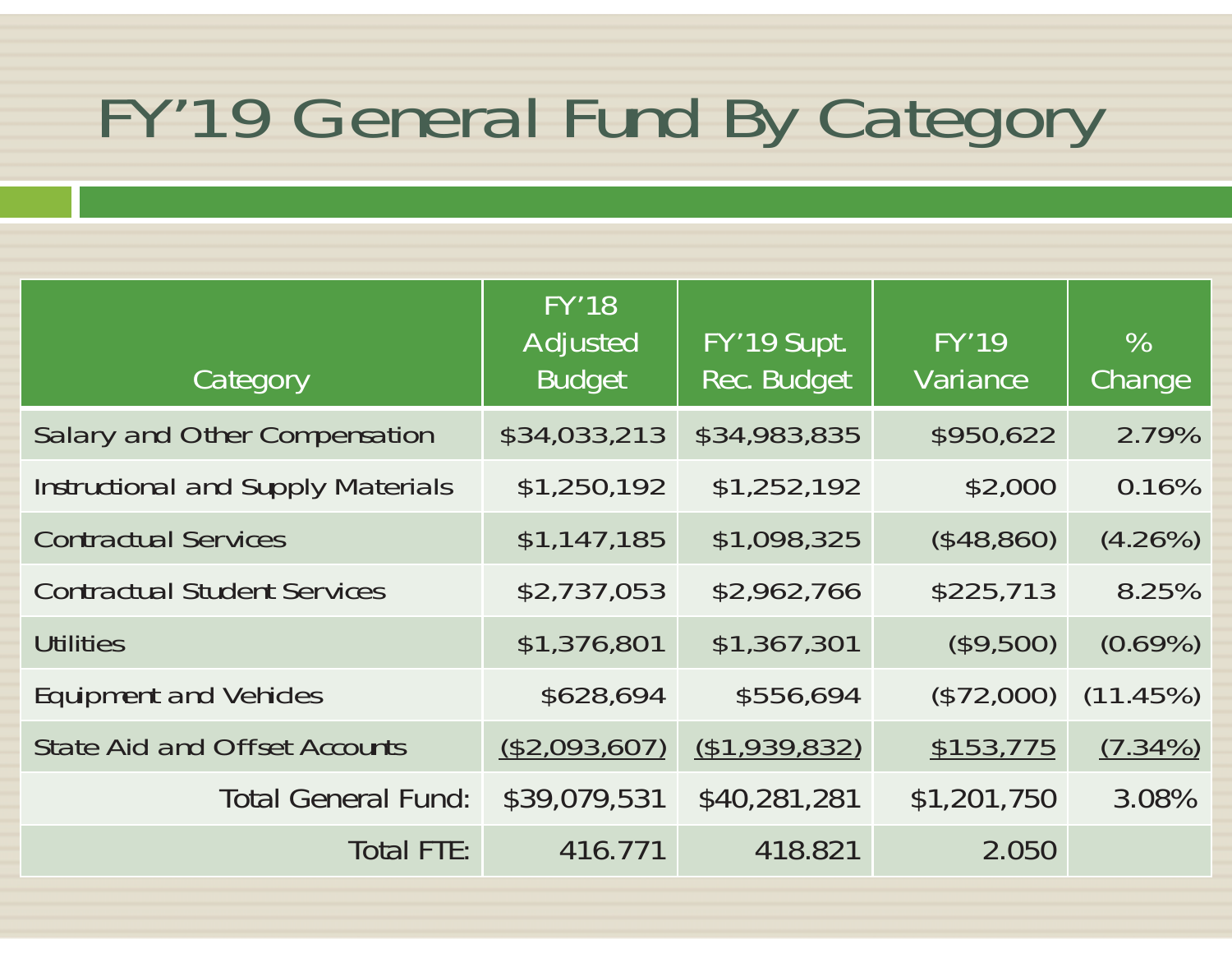## FY'19 General Fund By Location

| Category                         | <b>FY'18</b><br><b>Adjusted</b><br><b>Budget</b> | FY'19 Supt.<br><b>Rec. Budget</b> | <b>FY'19</b><br>Variance | $\%$<br>Change |
|----------------------------------|--------------------------------------------------|-----------------------------------|--------------------------|----------------|
| <b>District Wide</b>             | \$1,809,949                                      | \$1,930,012                       | \$120,063                | 6.63%          |
| <b>Elementary Schools</b>        | \$8,235,572                                      | \$8,361,545                       | \$125,973                | 1.53%          |
| <b>Middle School</b>             | \$5,607,131                                      | \$5,896,480                       | \$289,349                | 5.16%          |
| <b>High School</b>               | \$8,809,130                                      | \$9,026,462                       | \$217,333                | 2.47%          |
| <b>Facilities Department</b>     | \$2,994,818                                      | \$2,973,143                       | (\$21,675)               | $(0.72\%)$     |
| Information Technology           | \$1,655,572                                      | \$1,464,757                       | (\$190,815)              | (11.53%)       |
| <b>Student Services</b>          | \$8,969,960                                      | \$9,624,017                       | \$654,057                | 7.29%          |
| Transportation                   | \$997,399                                        | \$1,004,863                       | \$7,464                  | 0.75%          |
| <b>Total Recommended Budget:</b> | \$39,079,531                                     | \$40,281,281                      | \$1,201,750              | 3.08%          |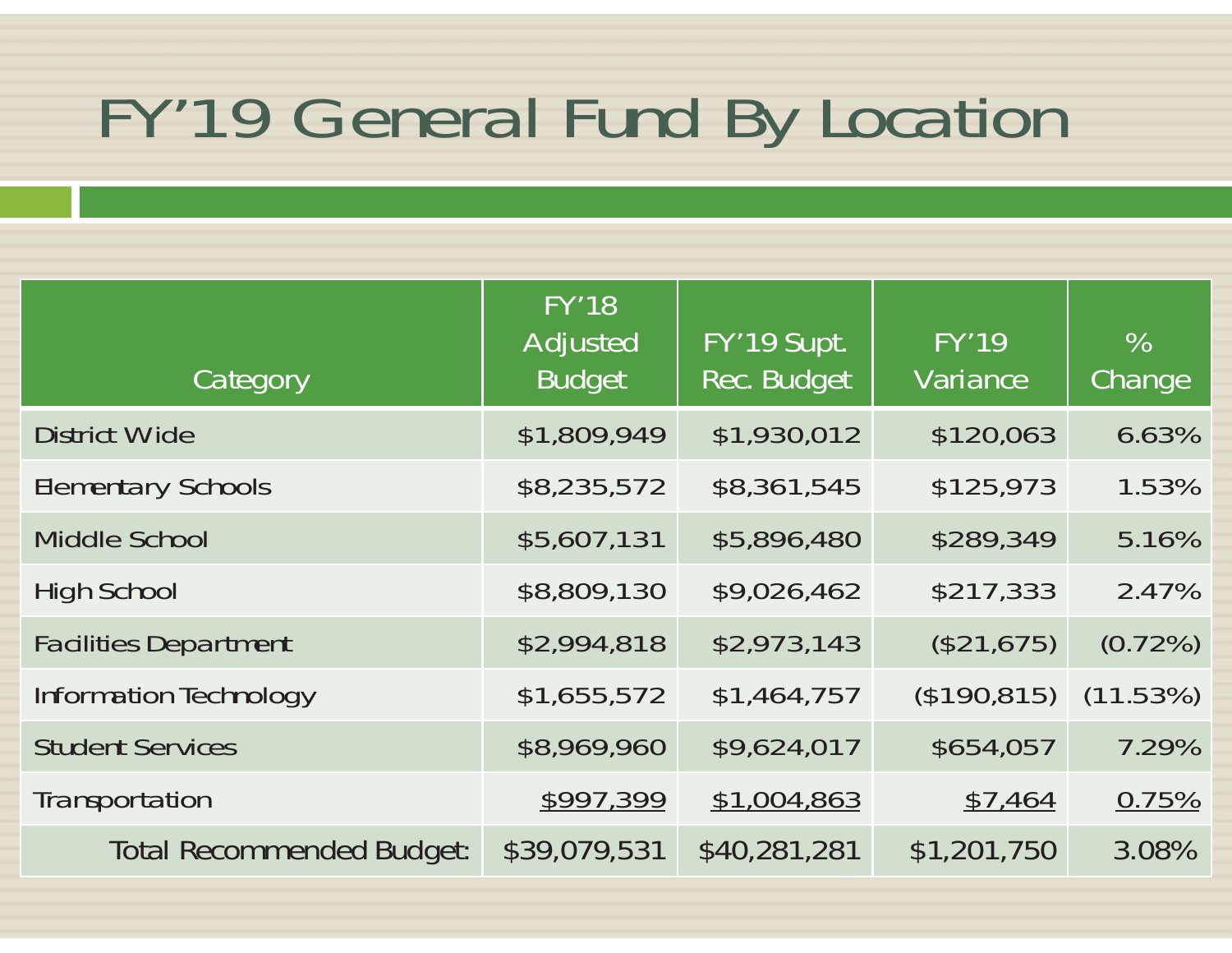## FY'19 General Fund Staffing

| <b>Description</b>                  | <b>FY'18</b><br><b>FTE</b> | <b>FY'19</b><br><b>FTE</b> | <b>FTE</b><br>Variance |
|-------------------------------------|----------------------------|----------------------------|------------------------|
| <b>District Wide</b>                | 14.706                     | 15.456                     | 0.750                  |
| <b>Elementary Schools</b>           | 88.707                     | 87.582                     | (1.125)                |
| <b>Middle School</b>                | 54.975                     | 57.725                     | 2.750                  |
| <b>High School</b>                  | 82.534                     | 82.934                     | 0.400                  |
| <b>Facilities Department</b>        | 31.140                     | 31.140                     | 0.000                  |
| Information Technology              | 13.028                     | 11.028                     | (2.000)                |
| <b>Special Education</b>            | 109.939                    | 111.214                    | 1.275                  |
| Transportation                      | 21.742                     | 21.742                     | 0.000                  |
| <b>Total General Fund Staffing:</b> | 416.771                    | 418.821                    | 2.050                  |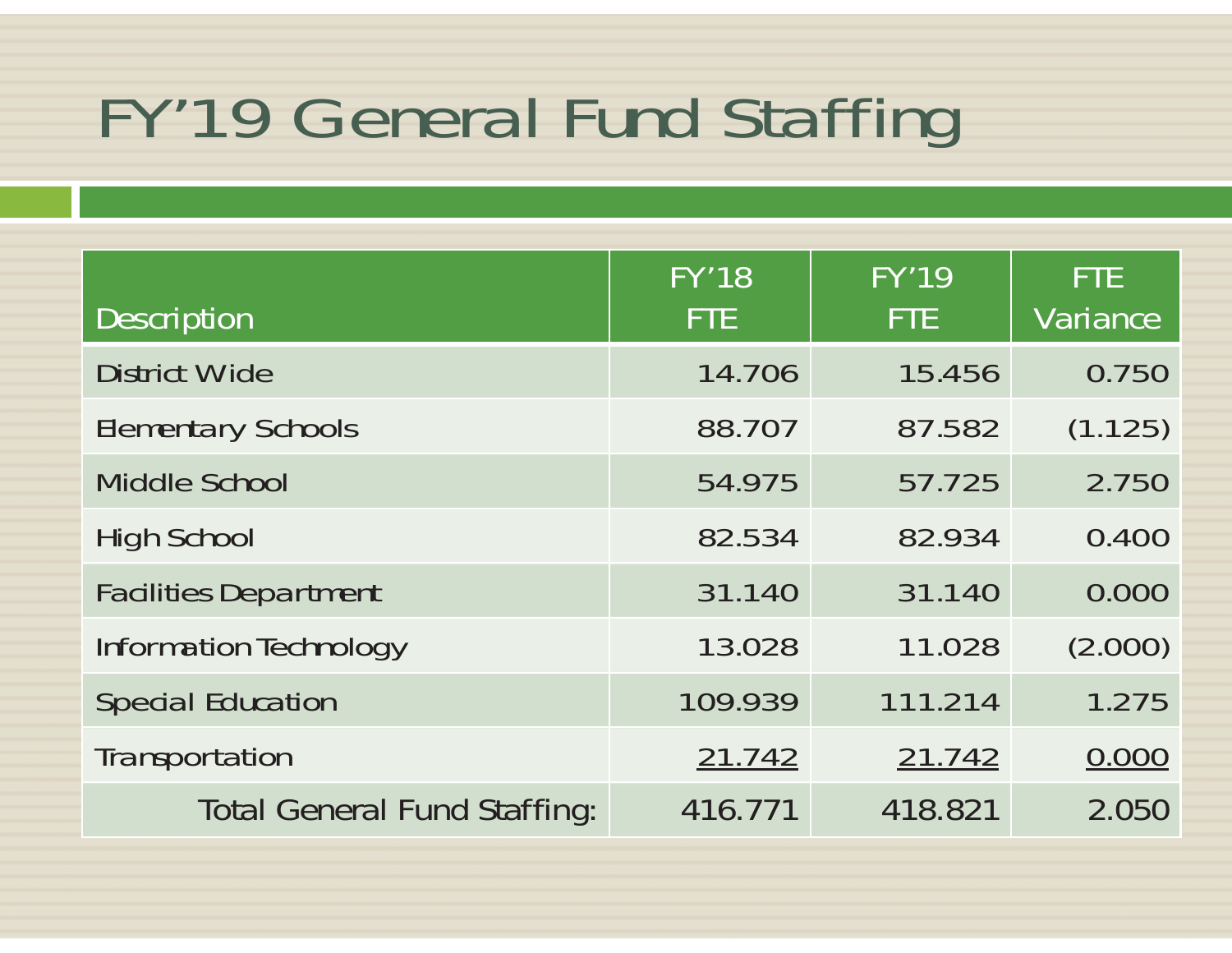#### Enrollment History



School Year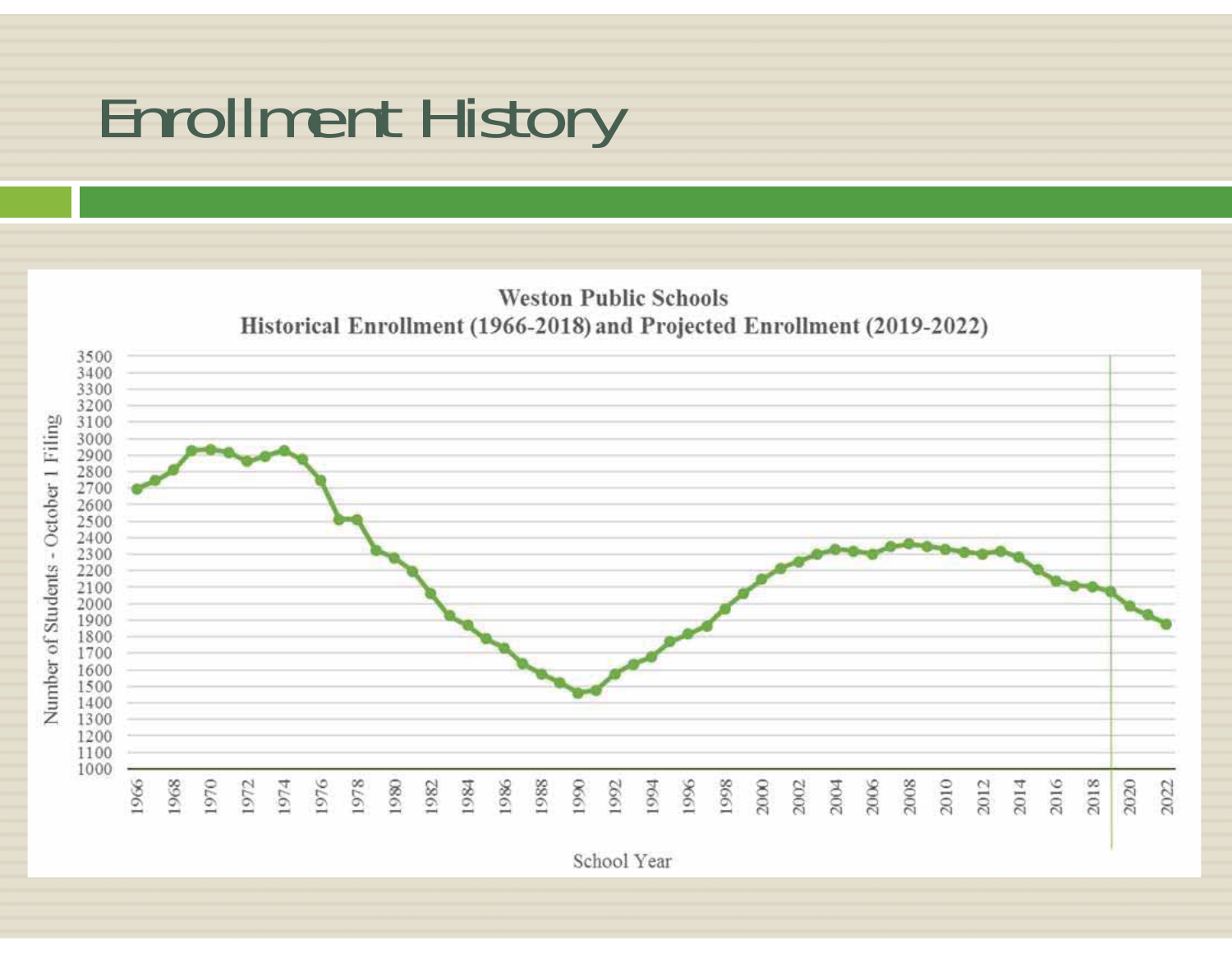# Rate of Operating Budget Growth



The rate of growth in the school department budget (General Fund only) has slowed over the past few years.

Largest Increase Smallest Increase 13-Year Average FY'06 at a  $6.06\%$  Increase FY'17 at a  $0.94\%$  Increase 3.71% Increase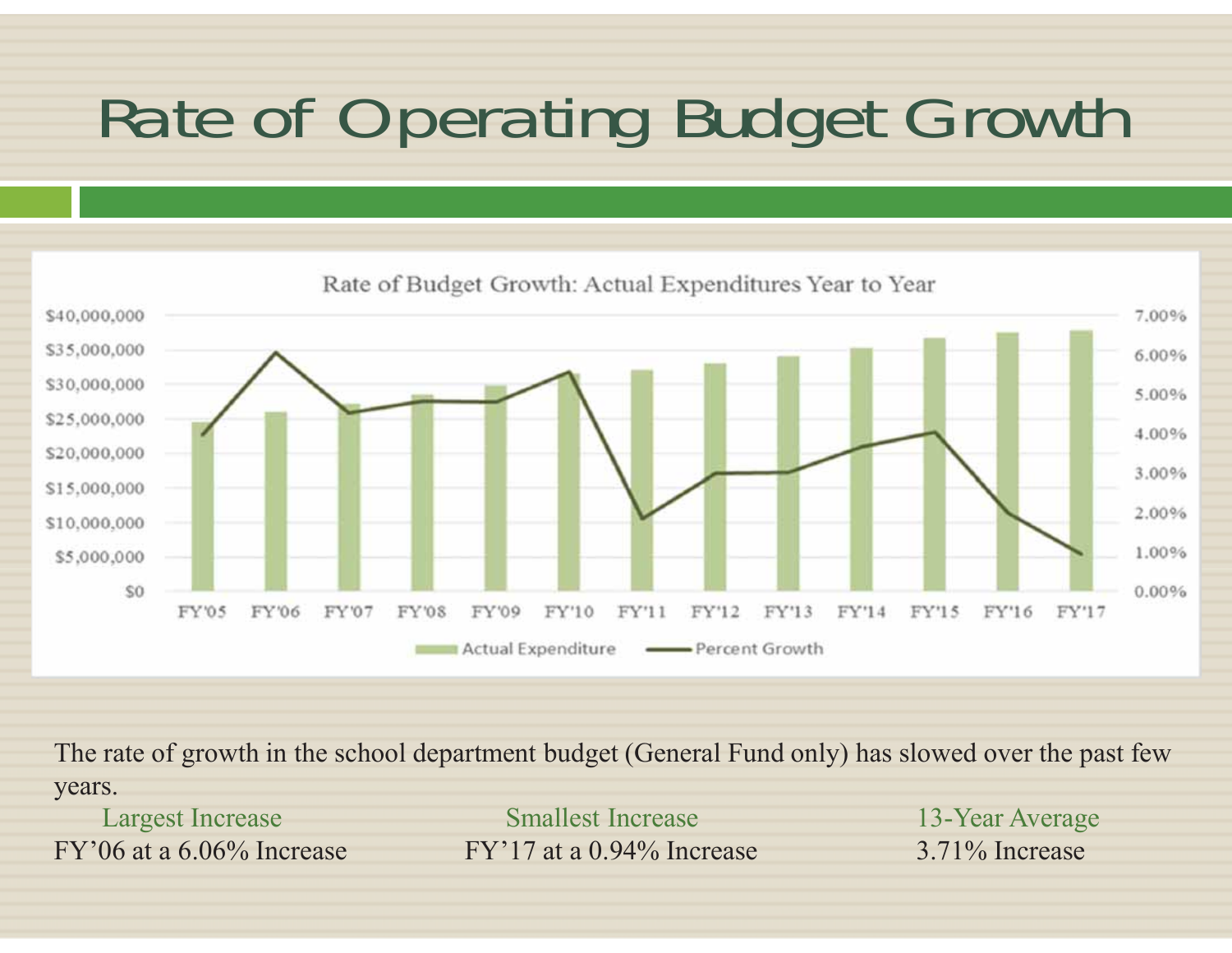## Instructional Coaches

| <b>Reductions</b>          |             | <b>Additions</b>              |           |
|----------------------------|-------------|-------------------------------|-----------|
| K-8 Leadership Stipends    | (\$80,180)  | <b>CS Instructional Coach</b> | \$76,196  |
| Director of Physical Ed.   | (\$7,640)   | <b>WS Instructional Coach</b> | \$76,196  |
| FS Tech. Integration Spec. | (\$38,098)  | <b>FS Instructional Coach</b> | \$76,196  |
| MS Tech. Integration Spec. | (\$76,196)  | <b>MS Instructional Coach</b> | \$38,845  |
| <b>HS Tech. Support</b>    | (\$55,958)  | <b>HS Instructional Coach</b> | \$38,845  |
| <b>Total Reductions:</b>   | (\$258,052) | <b>Total Additions:</b>       | \$306,278 |

The 2016-2019 WEA contract included a provision to restructure the K-8 Leadership stipends. The reduction above reflects the following:

- •Kindergarten to Grade 3: 1 Leadership stipend per grade, per school (\$5,000)
- •Grades 4 and 5: 1 Leadership stipend per grade (\$5,000)
- • Grades 6 through 8: House supervisor positions eliminated; House Director positions maintained (\$7,500 stipend)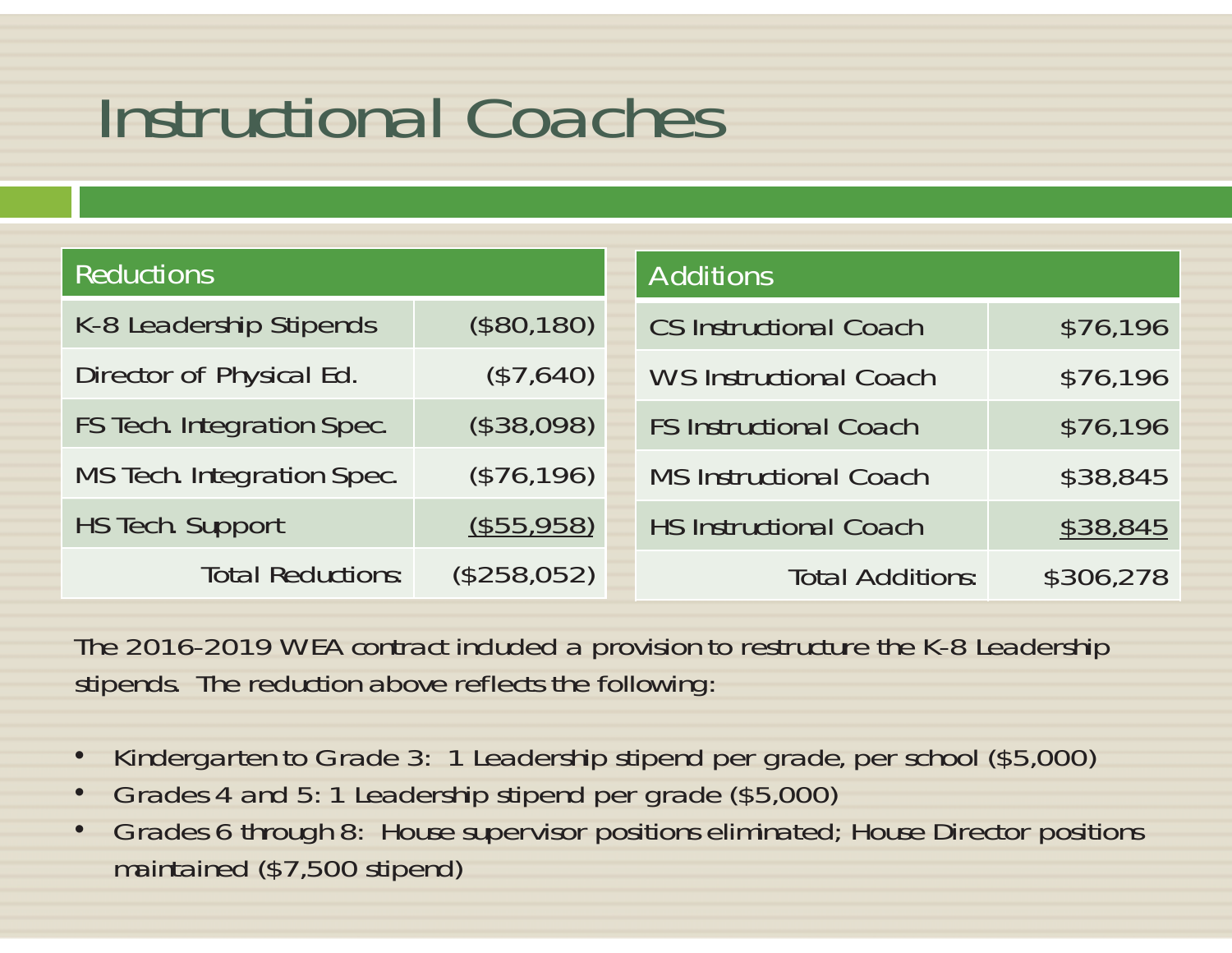#### Elements of Increase

| <b>Salary and Other Compensation</b>                  |             |
|-------------------------------------------------------|-------------|
| <b>Collective Bargaining Step Increase</b>            | \$493,914   |
| Annual Salary Increases (1% to 2%)                    | \$633,463   |
| <b>Enrollment Changes</b>                             | (\$158,109) |
| Reduction of one-time FY'18 expenses                  | (\$231,769) |
| Net Cost of Instructional Coaches                     | \$48,226    |
| Net Cost of Director of Human Resources               | \$45,000    |
| Net Cost of Directed Support Program Coordinator (MS) | \$32,686    |
| Net Cost of SPED Learning Assistant Changes           | \$52,211    |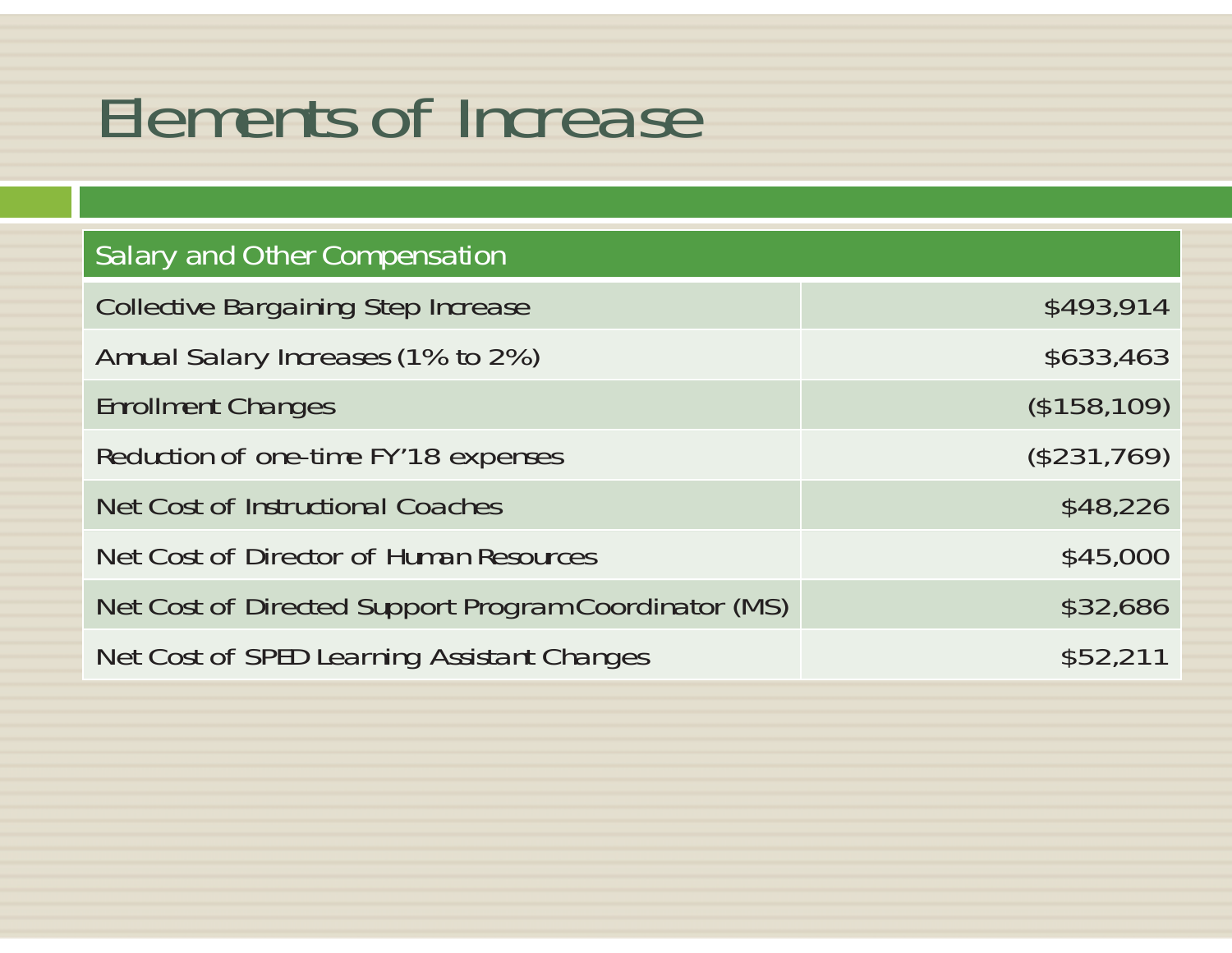#### Elements of Increase

| <b>Special Education</b>                         |             |
|--------------------------------------------------|-------------|
| <b>Collective Bargaining Salary Increases</b>    | \$283,008   |
| Reduction of one-time FY'18 expenses             | (\$70,650)  |
| Net Cost of SPED Learning Assistants             | \$52,211    |
| Out of District: Day and Residential Placements  | \$367,427   |
| <b>Out of District: Collaborative Placements</b> | (\$141,714) |
| Loss of Circuit Breaker Reimbursement            | \$163,775   |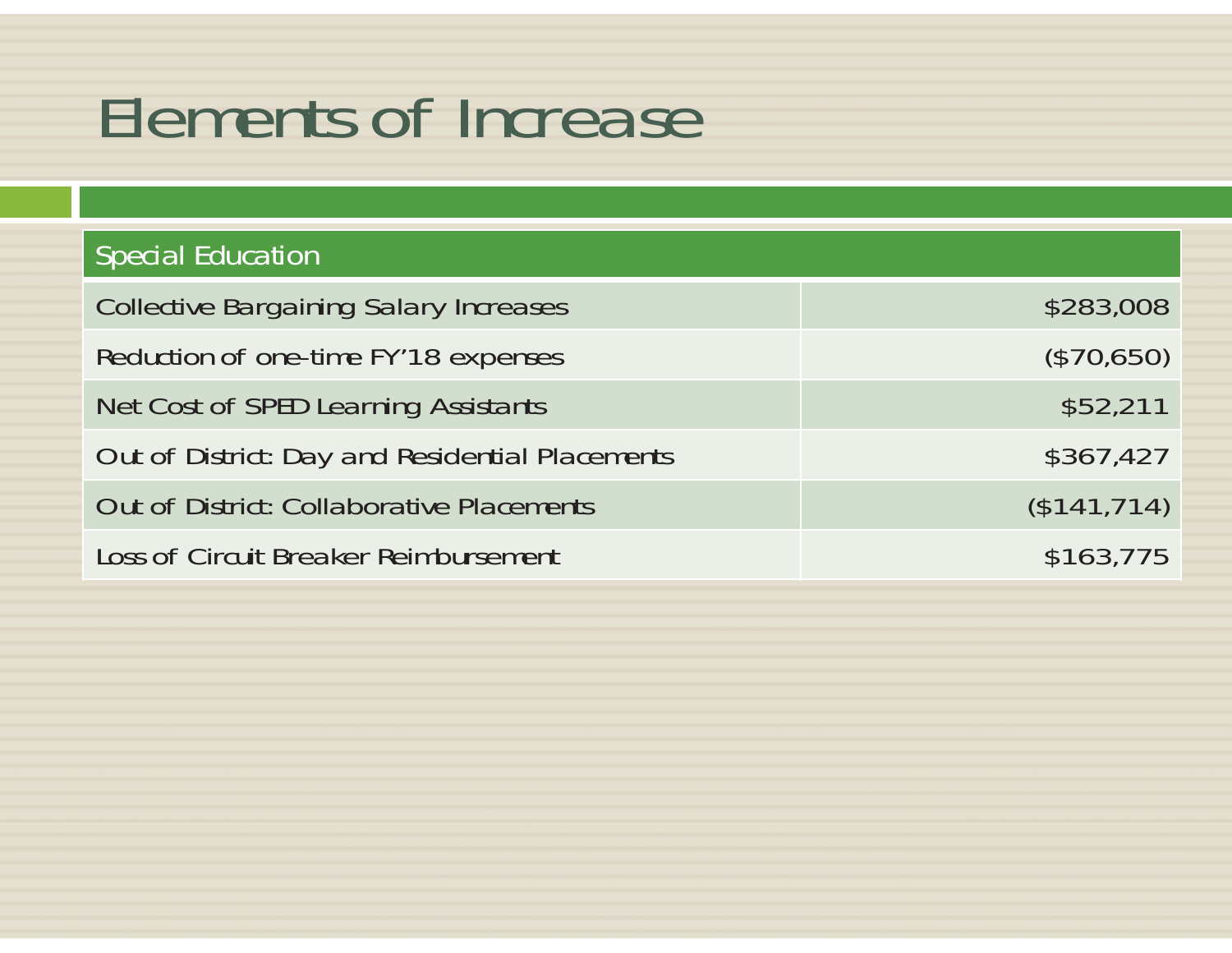## FY'19 All Funds Summary

|                       |                            | <b>FY18</b>                | <b>FY'19</b>               |                            |            | % of Total    |
|-----------------------|----------------------------|----------------------------|----------------------------|----------------------------|------------|---------------|
|                       | FY17                       | <b>Adjusted</b>            | <b>Recommended</b>         | \$ Inc                     | $%$ Inc    | <b>FY'19</b>  |
| <b>Revenue</b>        | <b>Actual</b>              | <b>Budget</b>              | <b>Budget</b>              | $^{\prime}$ (Dec)          | (Dec)      | <b>Budget</b> |
| General Fund          | 38,746,641<br>$\mathbb{S}$ | 39,079,531<br>$\mathbb{S}$ | 40,281,281<br>$\mathbb{S}$ | 1,201,750<br>$\mathcal{S}$ | 3.08%      | $65.00\%$     |
| <b>Grant Fund</b>     | 2,043,758<br>$\mathbb{S}$  | 2,177,593<br>\$            | 1,942,449<br>$\mathcal{S}$ | (235, 144)                 | $-10.80\%$ | 3.13%         |
| <b>Revolving Fund</b> | 2,881,863<br>$\mathbb{S}$  | $\mathbb{S}$<br>2,628,501  | 2,639,592<br>$\mathbb{S}$  | 11,091                     | 0.42%      | 4.26%         |
| Capital Fund          | 5,103,352<br>$\mathbb{S}$  | 5,115,921<br>$\mathbb{S}$  | $\mathbb{S}$<br>4,866,406  | (249, 515)                 | $-4.88%$   | $7.85\%$      |
| Town of Weston        | 11,145,579<br>$\mathbb{S}$ | 11,871,801<br>$\mathbb{S}$ | 12,239,072<br>$\mathbb{S}$ | 367,271                    | 3.09%      | $19.75\%$     |
|                       | Total \$59,921,193         | \$60,873,347               | \$61,968,800               | 1,095,453<br>S             | 1.80%      | 100.00%       |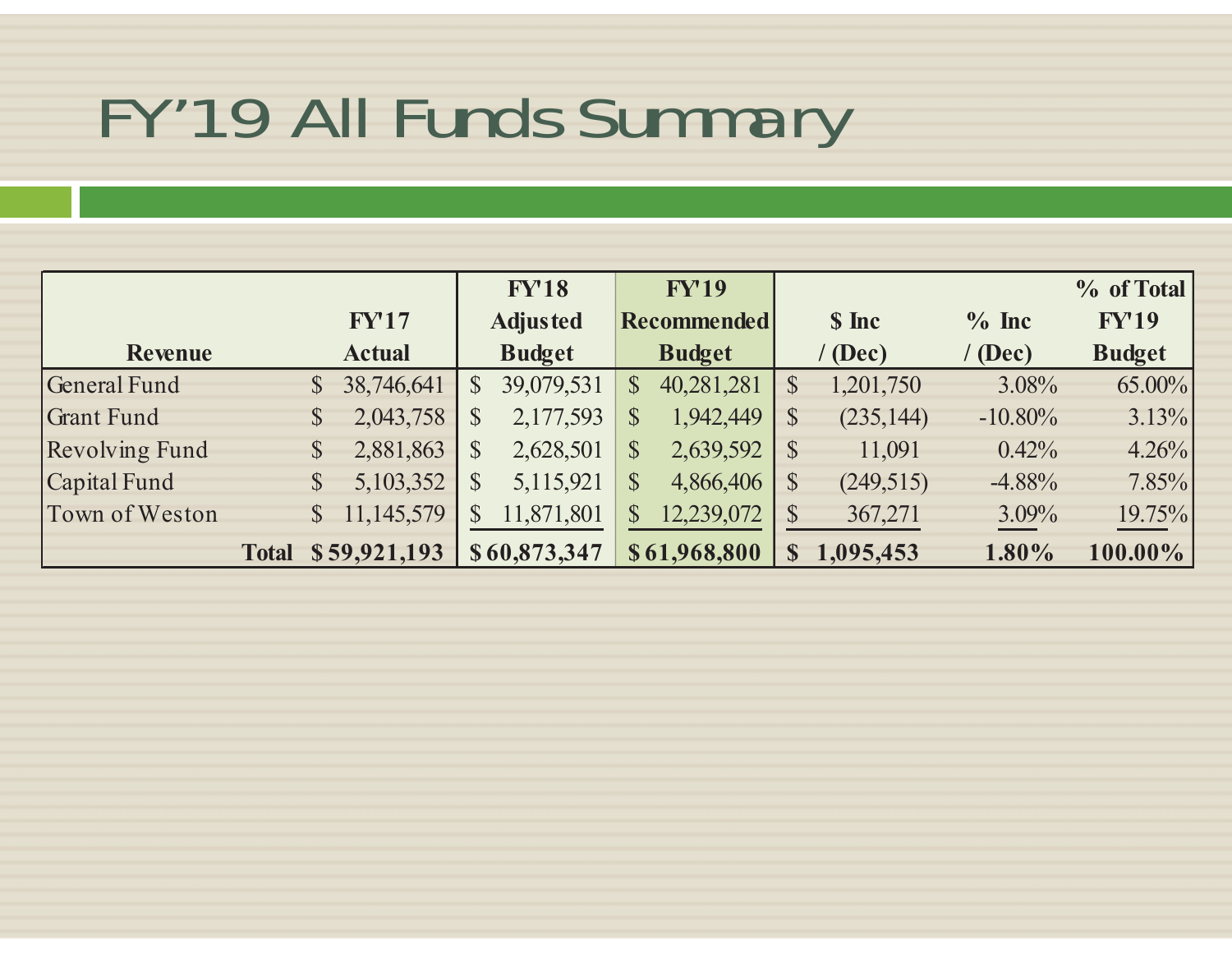## Town of Weston School Support

| Category                        | <b>FY'18</b><br>Projected | <b>FY'19</b><br>Projected | \$ Change   | $\%$<br>Change |
|---------------------------------|---------------------------|---------------------------|-------------|----------------|
| <b>General Admin. Services</b>  | \$111,430                 | \$113,659                 | \$2,229     | 2.00%          |
| Transportation                  | \$190,060                 | \$191,961                 | \$1,901     | 1.00%          |
| <b>Ops. and Maintenance</b>     | \$858,173                 | \$875,336                 | \$17,163    | 2.00%          |
| <b>Extraordinary Maint.</b>     | \$267,350                 | \$283,391                 | \$16,041    | 6.00%          |
| <b>Employee Retirement</b>      | \$1,977,754               | \$2,017,309               | \$39,555    | 2.00%          |
| Insur. Active Employees         | \$6,263,027               | \$6,482,233               | \$219,206   | 3.50%          |
| <b>Insur. Retiree Employees</b> | \$1,916,445               | \$1,983,521               | \$67,076    | 3.50%          |
| Non-Employee Insurance          | \$165,114                 | \$166,765                 | \$1,651     | 1.00%          |
| <b>Minuteman Vocational</b>     | \$122,228                 | \$124,897                 | \$2,449     | 2.00%          |
| <b>Debt Service</b>             | \$5,115,921               | \$4,866,406               | (\$249,515) | $(4.88\%)$     |
| Total:                          | \$16,987,722              | \$17,105,477              | \$117,755   | 0.69%          |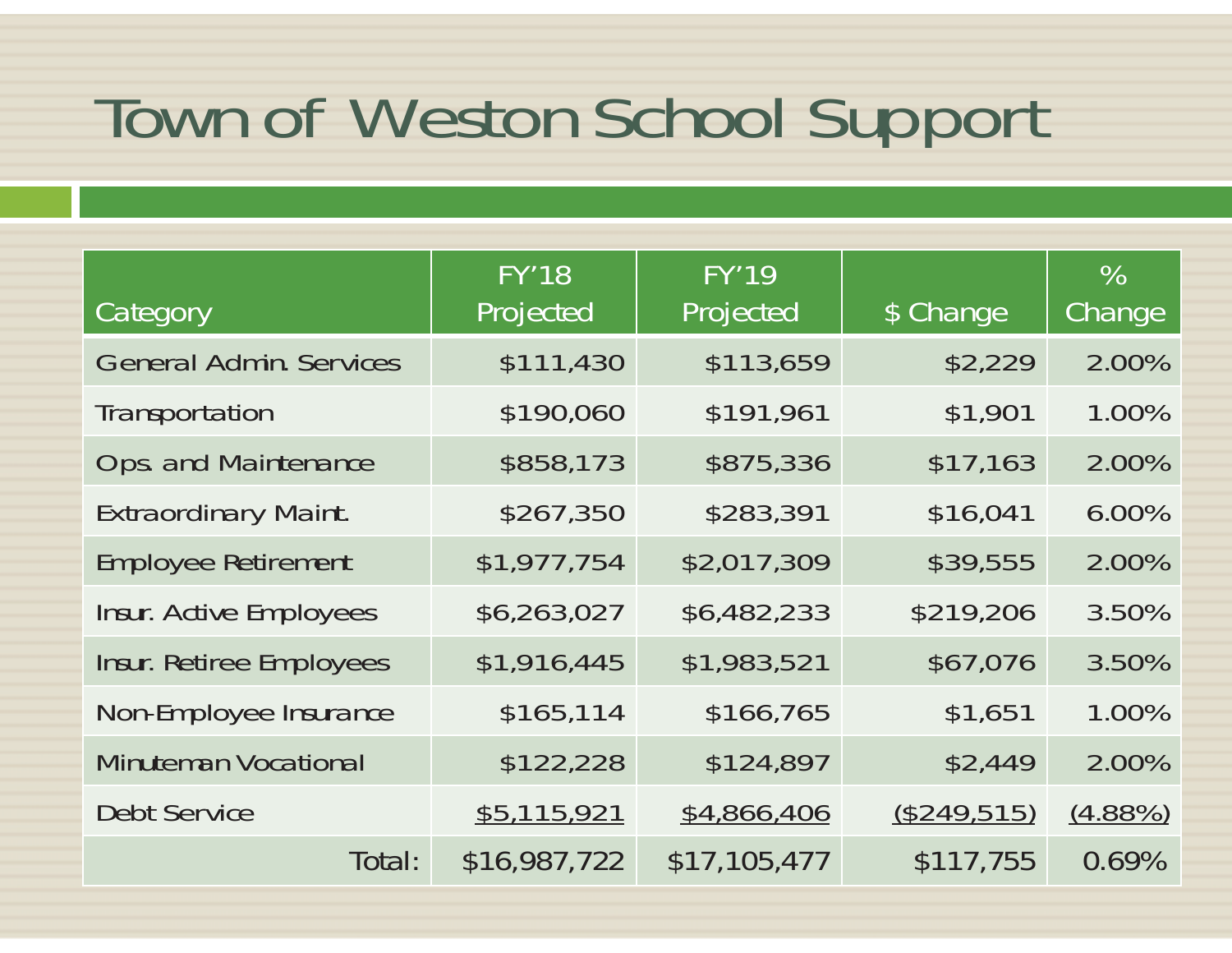# Planned Building Projects



 Continuing Balance Maintenance Account: ■ CS pre-school playground (\$21K) WS erosion control (\$128K) ■FS playground walkway (\$25K) **n MS** science lab renovation (\$80K) **OMS** roof replacement section (\$15K)  $\blacksquare$  **HS electrical work in IT closet (\$10K) HS library carpet/windows (\$60K)**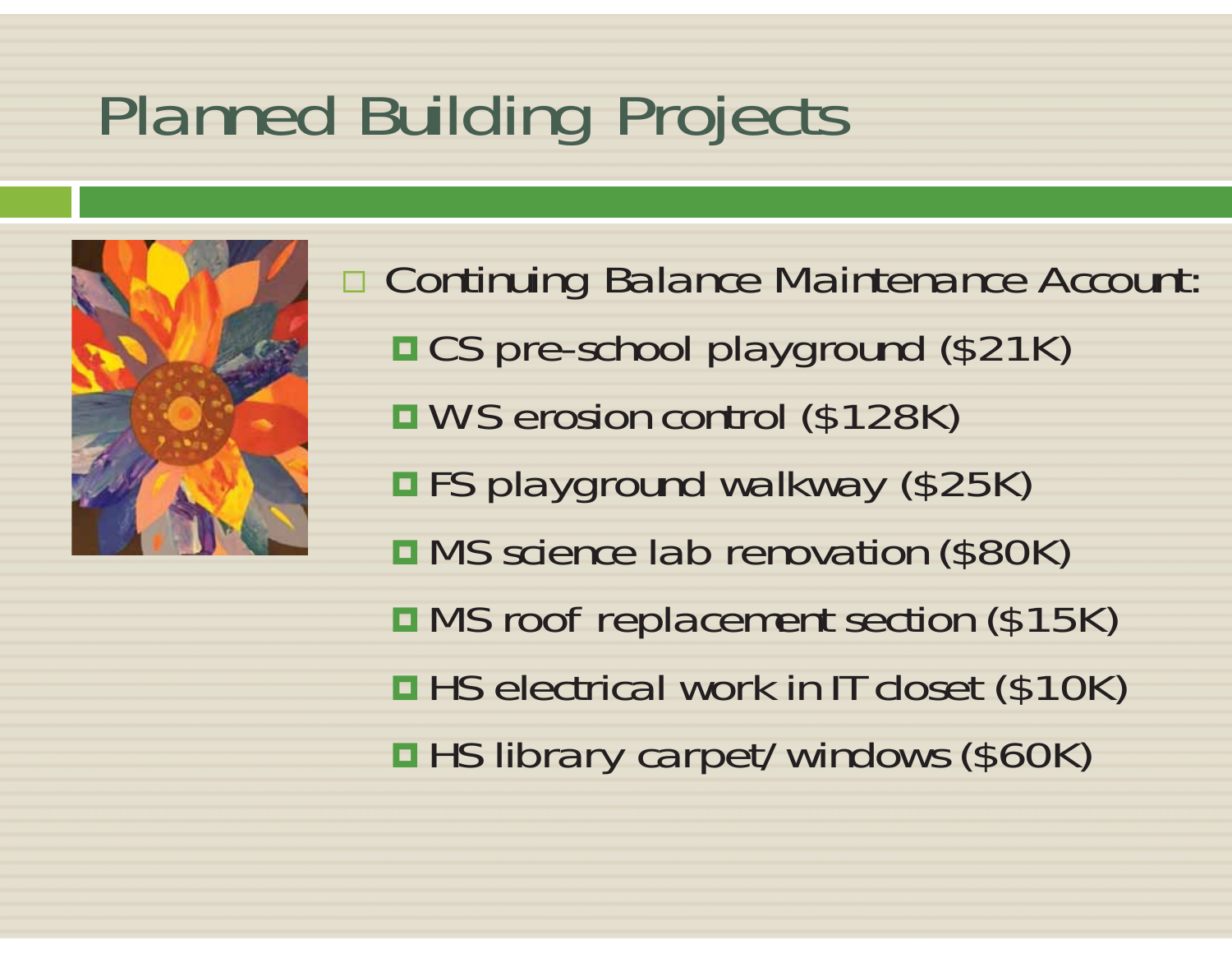# Planned Building Projects



#### □ Capital Funds: **□ Case House renovation (\$6.4M)**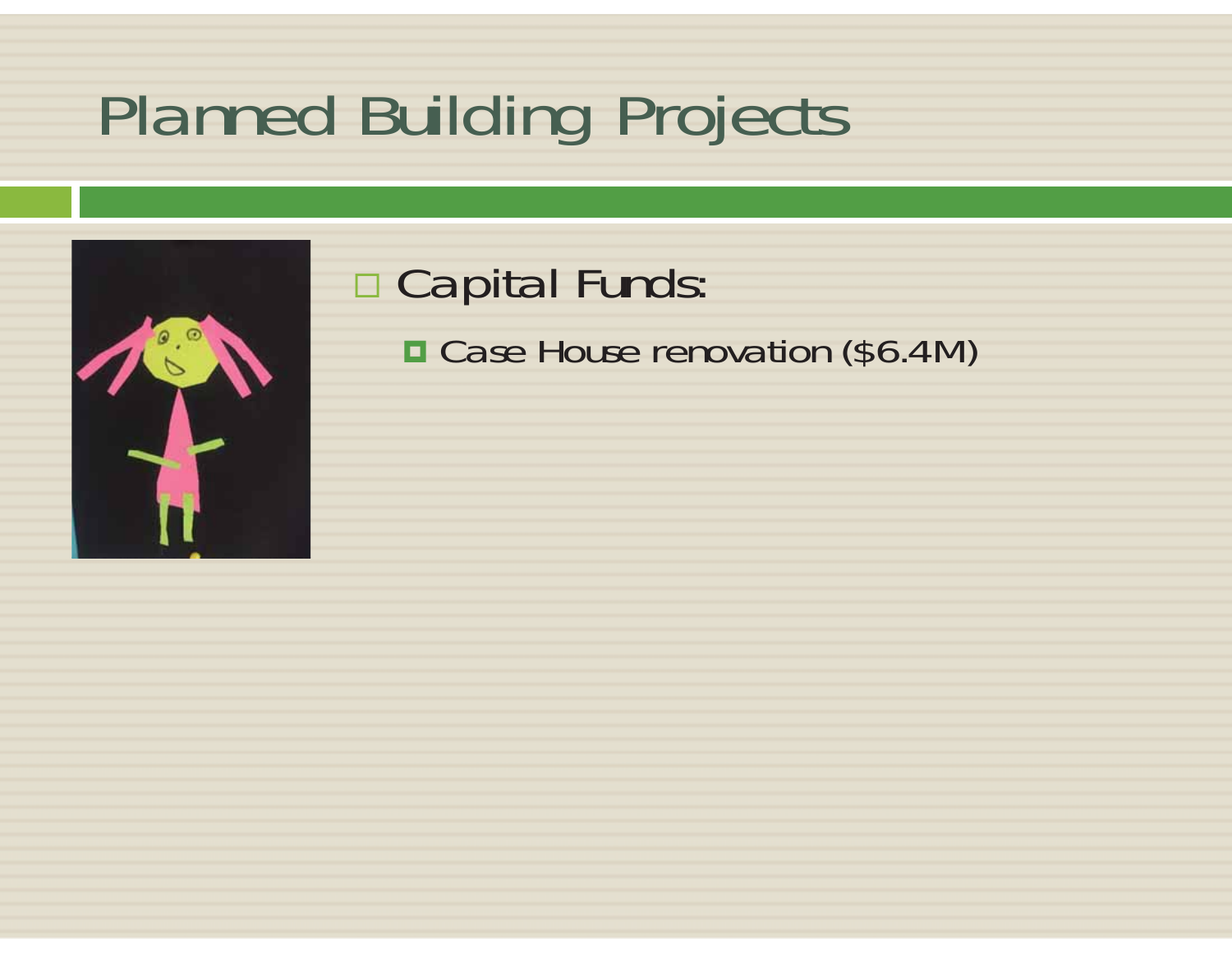## Budget Hearing Schedule

January 22nd at 4:00 PM

- Middle School
- **□** High School
- **□** Technology
- **Operations** 
	- **Facilities**
	- **Transportation**
	- **ultilities**
- **Grant and Revolving Funds**

#### $\Box$ January 25<sup>th</sup> at 3:00 PM

- **Elementary Schools**
- Special Education
- **o** METCO
- Central Office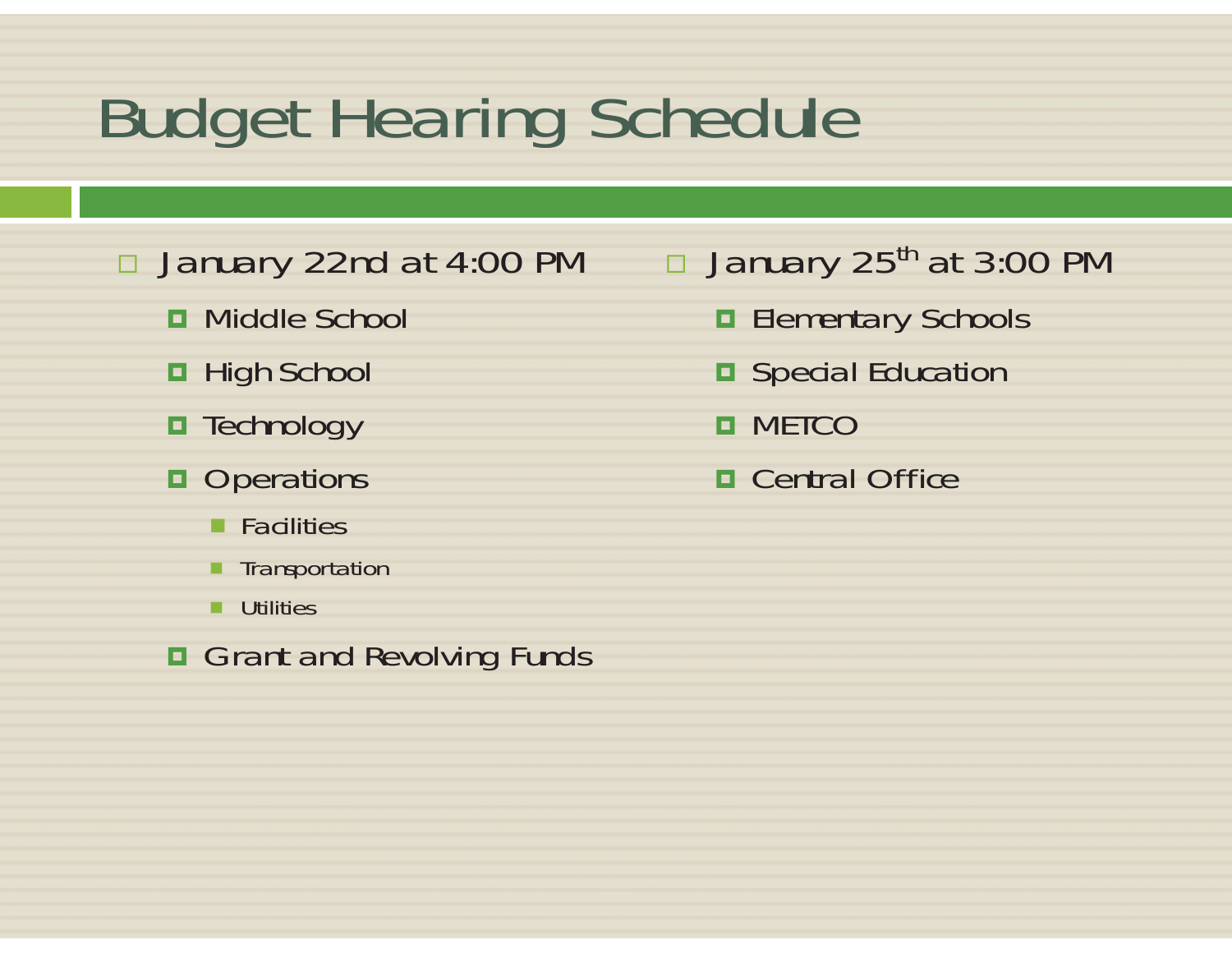## Questions/Discussions

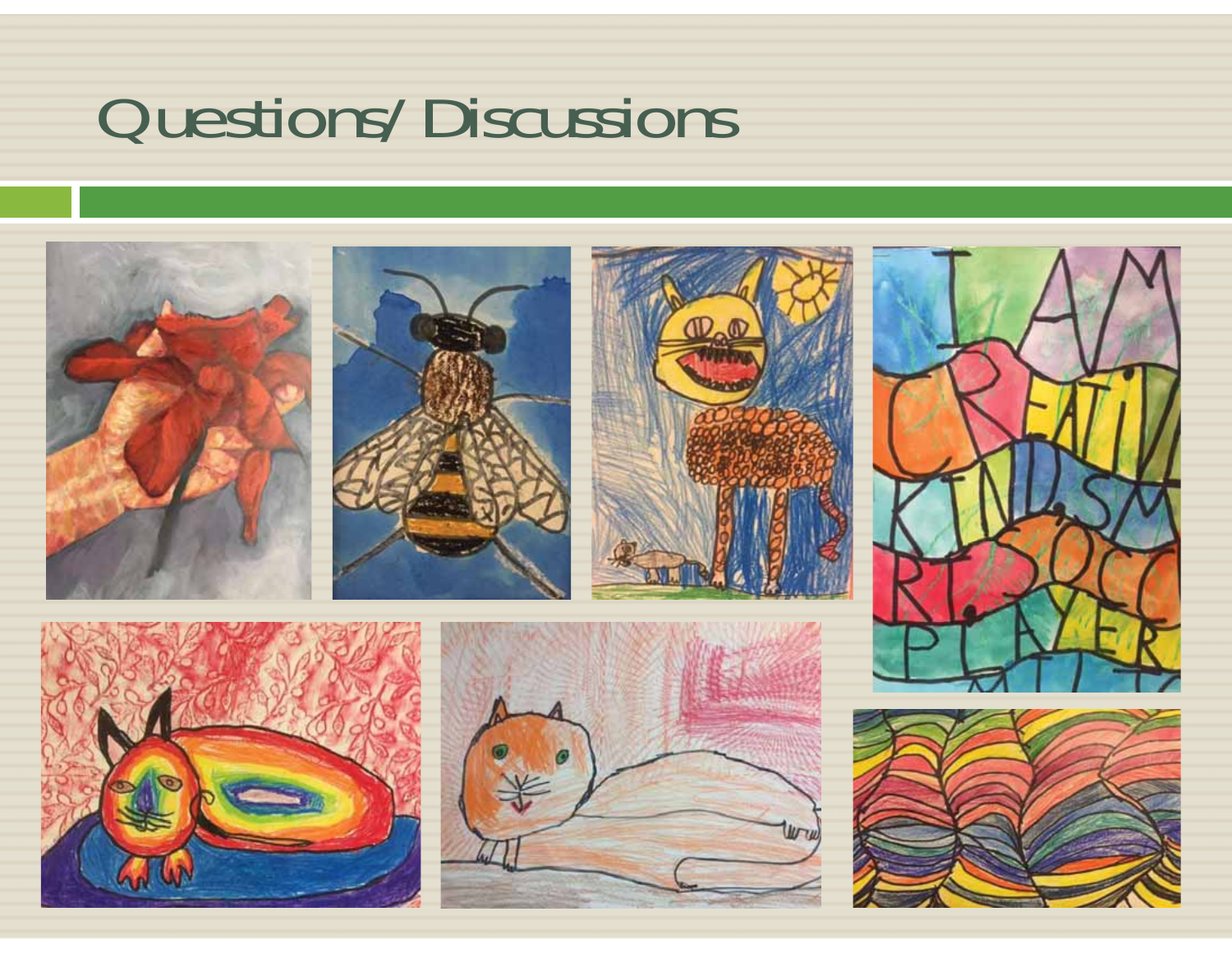# Budget Changes Summary



| <b>FY'18 Budget</b>                   |               |             |          | \$39,079,531 |
|---------------------------------------|---------------|-------------|----------|--------------|
| <b>FY'19 Level Service</b>            |               |             |          |              |
| <b>Increases</b>                      | $\mathbb{S}$  | 1,061,755   | 2.72%    |              |
| - Salary Adjustments                  |               |             |          |              |
| - Offsets                             |               |             |          |              |
| - Special Education                   |               |             |          |              |
| <b>Decreases</b>                      | $\mathbb{S}$  | (259, 469)  | $-0.66%$ |              |
| - Enrollment                          |               |             |          |              |
| - FY18 One-Time Expenses              |               |             |          |              |
| - Utilities                           |               |             |          |              |
| <b>Total FY'19 Level Service</b>      | $\mathcal{S}$ | 802,286     | 2.05%    |              |
| <b>Program Improvements</b>           | $\mathbb{S}$  | 399,464     | 1.02%    |              |
| <b>Total FY'19 Recommended Budget</b> |               | \$1,201,750 | 3.08%    | \$40,281,281 |